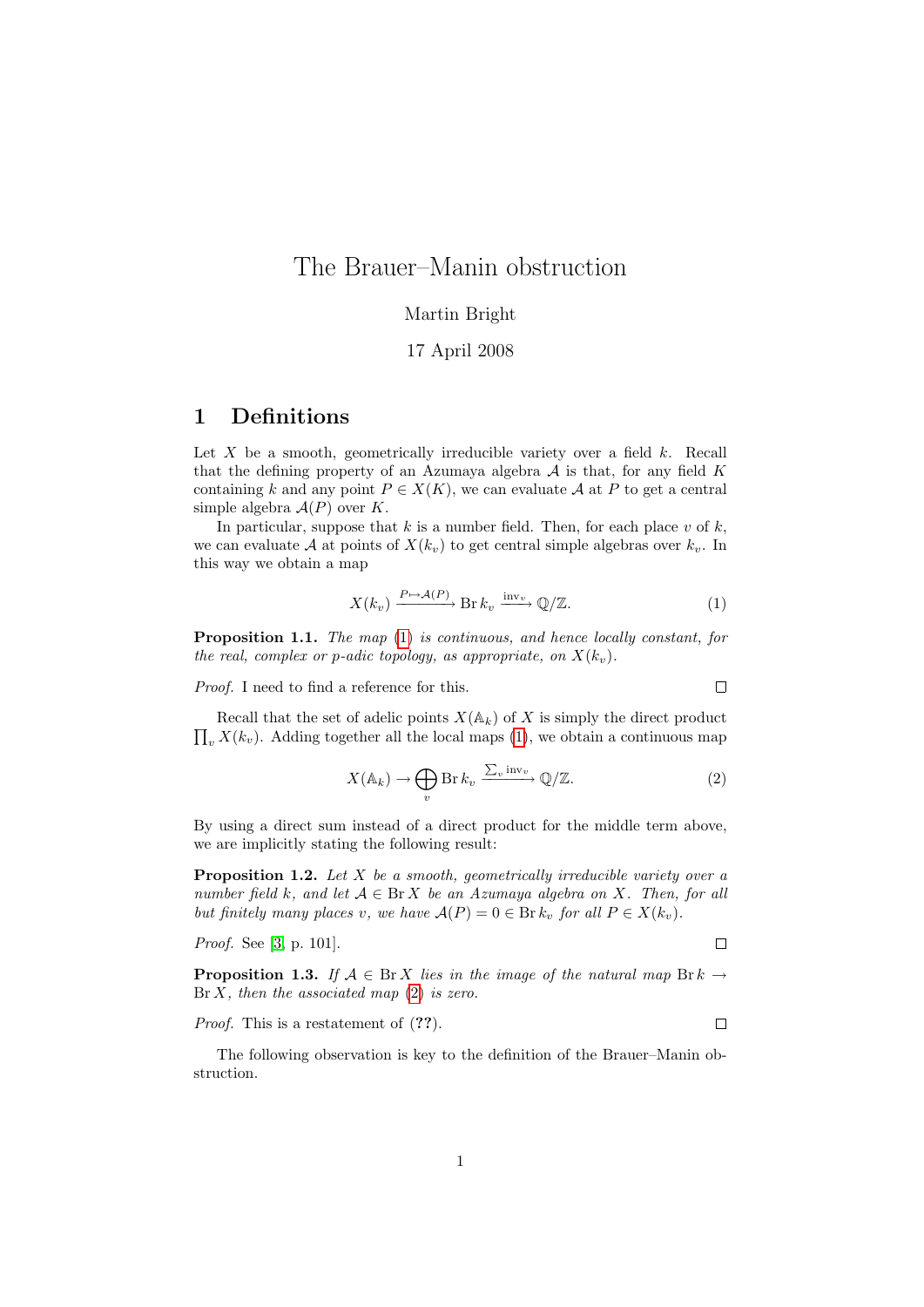**Proposition 1.4.** Let  $X$  be a smooth, geometrically irreducible variety over a number field k, and consider  $X(k)$  as a subset of  $X(\mathbb{A}_k)$  under the diagonal embedding. Let  $A$  be an Azumaya algebra on  $X$ . Then  $X(k)$  lies in the kernel of the map [\(2\)](#page-0-1).

Proof. It is straightforward to check that the following diagram commutes:

$$
X(k) \longrightarrow X(\mathbb{A}_{k})
$$
  
\n
$$
A \downarrow \qquad \qquad \downarrow A
$$
  
\n
$$
\text{Br } k \longrightarrow \bigoplus_{v} \text{Br } k_{v} \xrightarrow{\sum_{v} \text{inv}_{v}} \mathbb{Q}/\mathbb{Z}
$$
 (3)

where the vertical arrows are evalution of  $A$  at points; the top horizontal arrow is the inclusion of  $X(k)$  in  $X(\mathbb{A}_k)$ ; and the bottom line is the exact sequence (??). The composite map from  $X(\mathbb{A}_k)$  to  $\mathbb{Q}/\mathbb{Z}$  is the map of [\(2\)](#page-0-1). The proposition follows immediately from the exactness of the bottom row.  $\Box$ 

With this in mind, we make the following definition.

**Definition 1.5.** Let  $X$  be a smooth, geometrically irreducible variety over a number field k, and let  $A \in \text{Br } X$  be an Azumaya algebra on X. Define

$$
X(\mathbb{A}_k)^{\mathcal{A}} := \{ (P_v) \in X(\mathbb{A}_k) \mid \sum_v \text{inv}_v \mathcal{A}(P_v) = 0 \}.
$$

If  $B$  is a subset of  $\text{Br } X$ , similarly define

$$
X(\mathbb{A}_k)^B := \{ (P_v) \in X(\mathbb{A}_k) \mid \sum_v \text{inv}_v \mathcal{A}(P_v) = 0 \text{ for all } \mathcal{A} \in B \}.
$$

One way to look at this is as follows: the maps [\(2\)](#page-0-1) define a pairing  $X(\mathbb{A}_k) \times$  $\text{Br } X \to \mathbb{Q}/\mathbb{Z}$ , and we have defined  $X(\mathbb{A}_k)^B$  to be the subset of  $X(\mathbb{A}_k)$  orthogonal to the set  $B$  under this pairing.

Remark 1.6. In view of Proposition [1.3,](#page-0-2) this pairing is actually still defined when  $\text{Br } X$  is replaced by  $\text{Br } X / \text{Br } k$  (meaning the quotient of  $\text{Br } X$  by the image of  $Br k$ ). In many of the cases which interest us,  $Br X/Br k$  will be a finite group, and it will be possible to calculate  $X(\mathbb{A}_k)^{\mathrm{Br}\,X}$  explicitly.

Proposition [1.4](#page-0-3) states that  $X(k) \subseteq X(\mathbb{A}_k)^B$  for any subset B of Br X. In particular, if  $X(\mathbb{A}_k)^B$  is empty, then  $X(k)$  is also empty.

**Definition 1.7.** Let  $X$  be a smooth, geometrically irreducible variety over a number field k. Let B be a subset of the Brauer group of X. If  $X(\mathbb{A}_k)$  is not empty but  $X(\mathbb{A}_k)^B$  is empty, then we say there is a *Brauer–Manin obstruction* to the Hasse principle on X coming from B. If  $X(\mathbb{A}_k)^B$  is strictly contained in  $X(\mathbb{A}_k)$ , we say that there is a *Brauer–Manin obstruction to weak approximation* on X coming from B. If  $B = Br X$ , we simply say that there is a Brauer–Manin obstruction to the Hasse principle or to weak approximation on X.

The reason that this is such a useful definition is that the sets  $X(\mathbb{A}_k)^{\mathcal{A}}$  are often explicitly computable; for certain classes of varieties, we can even compute the set  $X(\mathbb{A}_k)^{\mathrm{Br}\,X}$  effectively.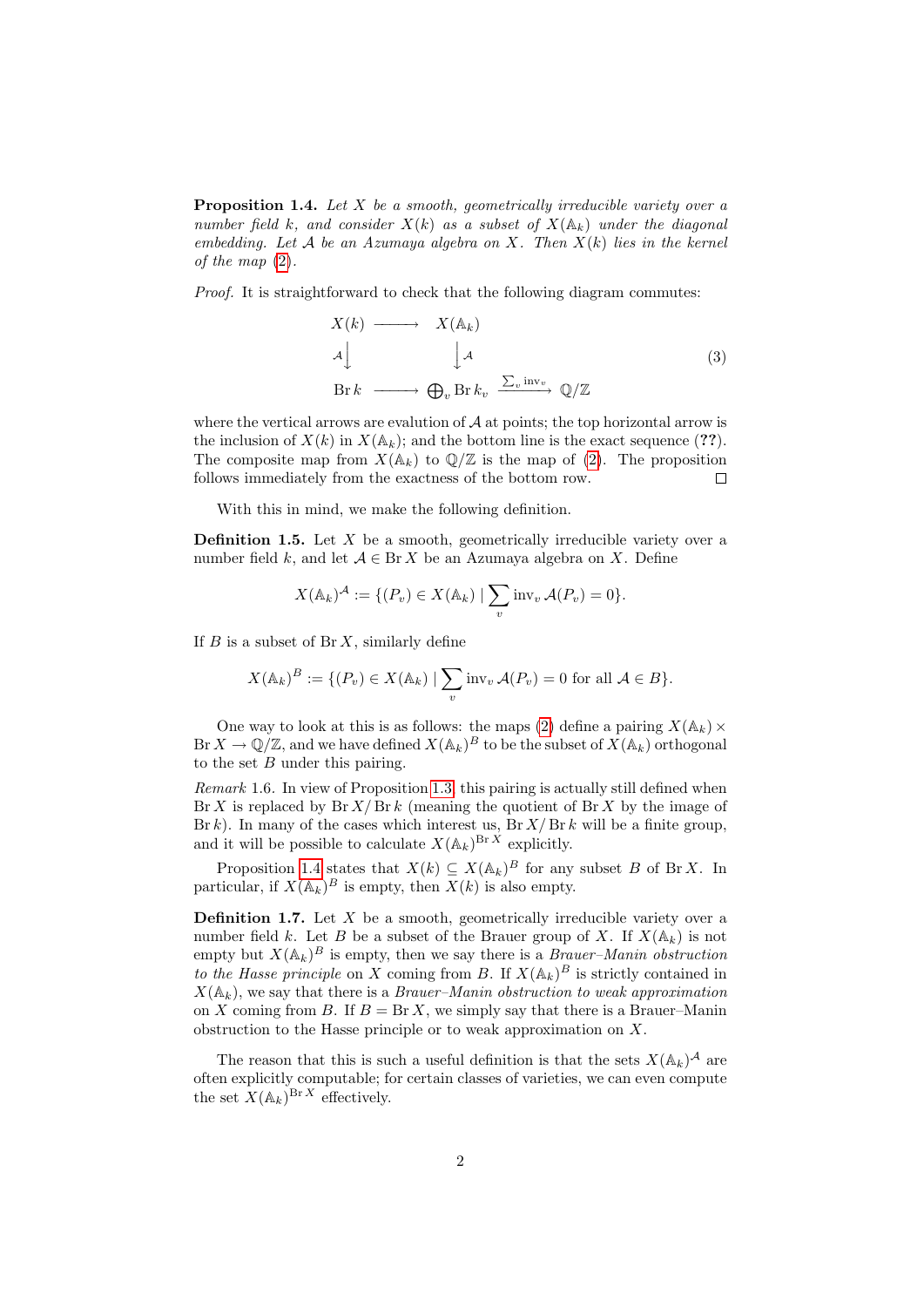**Proposition 1.8.** Let  $X$  be a smooth, geometrically irreducible, projective variety over a number field k, and let  $A \in \text{Br}_1 X$ . Then there is an effective procedure to compute  $X(\mathbb{A}_k)^{\mathcal{A}}$ .

Proof. See [\[2,](#page-4-1) Section 9].

In some cases we can go much further:

**Proposition 1.9.** Let  $X$  be a smooth, geometrically irreducible, projective variety over a number field k. Suppose that Pic  $\bar{X}$  is free and finitely generated, and that we are explicitly given a finite set of divisors which generate  $Pic X$ , together with the relations between them and the Galois action on them. Then there is an effective procedure to compute  $X(\mathbb{A}_k)^{\mathrm{Br}_1 X}$ .

Proof. See [\[2,](#page-4-1) Theorem 3.4].

## 2 Examples

**Example 2.1** (Birch–Swinnerton-Dyer [\[1\]](#page-4-2)). Let  $X$  be the non-singular del Pezzo surface of degree 4 defined by the equations  $(??)$ , and let A be the quaternion algebra

$$
\mathcal{A} = \left(5, \frac{u}{u+v}\right)
$$

over  $\kappa(X)$ . Then A is an Azumaya algebra on X, and there is a Brauer–Manin obstruction to the Hasse principle on  $X$  coming from  $A$ .

*Proof.* It will be shown in the next chapter ?? that, to prove that  $A$  is an Azumaya algebra, it is enough to check that the principal divisor  $(u/(u + v))$ is the norm of a divisor defined over  $\mathbb{Q}(\sqrt{5})$ . This is precisely the verification carried out for the last part of Exercise ??.

Dividing both sides of the first equation by  $v^2$ , we see that

$$
u/v = \frac{x^2 - 5y^2}{v^2} = N_{\mathbb{Q}(\sqrt{5})/\mathbb{Q}} \left( \frac{x + \sqrt{5}y}{v} \right)
$$

is a norm from  $\mathbb{Q}(\sqrt{2})$ 5), and so by ?? the algebra  $(5, v/(u+v))$  is isomorphic to A. In a similar way, we get the following four quaterion algebras over  $\kappa(X)$ , all isomorphic:

<span id="page-2-0"></span>
$$
\mathcal{A} = \left(5, \frac{u}{u+v}\right), \qquad \left(5, \frac{v}{u+v}\right), \qquad \left(5, \frac{u}{u+2v}\right), \qquad \left(5, \frac{v}{u+2v}\right). \quad (4)
$$

We will describe the map  $X(\mathbb{Q}_v) \to \mathbb{Q}/\mathbb{Z}$ , given by  $P \mapsto \text{inv}_v \mathcal{A}(P)$ , separately for each place v.

For  $v = \infty$  the real place, notice that 5 is positive and hence a square in R; thus  $\mathcal{A}(P) = (5, u(P)/(u(P)+v(P)))$  is a trivial algebra and inv<sub>∞</sub>  $\mathcal{A}(P) = 0$ , at least for all  $P \in X(\mathbb{R})$  where  $u(P)$  and  $u(P)+v(P)$  are non-zero. Since the map  $P \mapsto \text{inv}_{\infty} \mathcal{A}(P)$  is continuous on  $X(\mathbb{R})$ , it follows that it is zero everywhere.

If v is an odd prime p such that 5 is a square in  $\mathbb{Q}_p$ , then the same argument works and shows that  $\text{inv}_p \mathcal{A}(P) = 0$  for all  $P \in X(\mathbb{Q}_p)$ .

 $\Box$ 

 $\Box$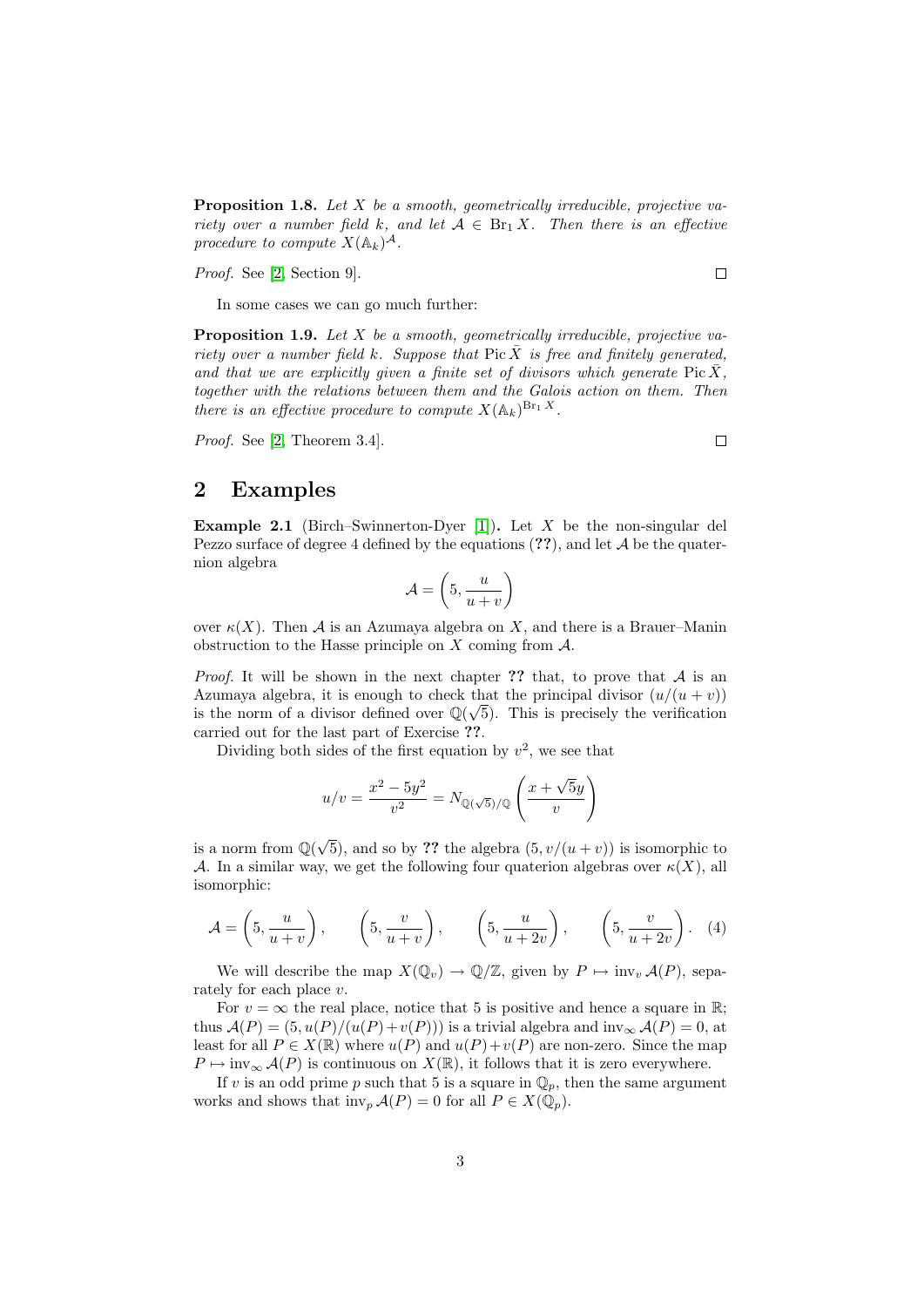Now suppose that v is an odd prime  $p \neq 5$ , such that 5 is not a square in  $\mathbb{Q}_p$ and therefore not a square in  $\mathbb{F}_p$ . In this case, u and v can never be both zero at a point of  $X(\mathbb{F}_p)$ , since otherwise  $x/y$  and  $x/z$  would be square roots of 5 in  $\mathbb{F}_p$ . Similarly,  $u + v$  and  $u + 2v$  are never both zero at a point on  $X(\mathbb{F}_p)$ . It follows that, for each  $P \in X(\mathbb{Q}_p)$ , at least one of the isomorphic algebras [\(4\)](#page-2-0) is clearly of the form  $(5,b)$  with  $b \in \mathbb{Z}_p^{\times}$ , and therefore  $\text{inv}_p \mathcal{A}(P) = 0$  by Proposition ??.

Next, consider the case  $v = 2$ . At first glance the previous argument will not work: since  $\overline{P} = (0 : 0 : 1 : 1 : 1) \in X(\mathbb{F}_2)$ , it would appear that u and v can both be even at a point of  $X(\mathbb{Q}_2)$ . But it turns out that  $\overline{P}$  does not lift to a point of  $X(\mathbb{Q}_2)$ , as can be seen, for example, by looking at the equations modulo 16. So once again, for each  $P \in X(\mathbb{Q}_2)$ , one of u, v is odd, and similarly one of  $(u + v)$ ,  $(u + 2v)$  is odd. The formula of Proposition ?? shows that  $(5, b)_2 = 1$  whenever b is odd, so once again we conclude that  $\text{inv}_2 \mathcal{A}(P) = 0$  for all  $P \in X(\mathbb{Q}_2)$ .

Finally, we look at  $v = 5$ . Modulo 5, the variety X reduces to a union of four planes, meeting in a common line; two of these planes are defined over  $\mathbb{F}_5$ and the other two are quadratic and conjugate. The two defined over  $\mathbb{F}_5$ , which therefore contain all the points of  $X(\mathbb{F}_5)$ , are  $\{u = v = x\}$  and  $\{u = v = -x\}$ . The line of intersection of these planes is  $\{u = v = x = 0\}$ , but no point here lifts to a point of  $X(\mathbb{Q}_5)$ . Therefore every point of  $X(\mathbb{Q}_5)$  satisfies  $u \equiv v \equiv \pm x$ (mod 5) with  $u, v, x \in \mathbb{Z}_5^{\times}$ . This means that  $u/(u + v) \equiv 3 \pmod{5}$ , and the formula of Proposition ?? gives  $(5,3)_5 = -1$ , meaning that  $\text{inv}_5 \mathcal{A}(P) = \frac{1}{2}$  for all  $P \in X(\mathbb{Q}_5)$ .

To summarise, we have proved that  $\text{inv}_{v} \mathcal{A}(P) = 0$  for all  $P \in X(\mathbb{Q}_{v})$  where  $v \neq 5$ , and that inv<sub>v</sub>  $\mathcal{A}(P) = \frac{1}{2}$  for all  $P \in X(\overline{\mathbb{Q}}_5)$ . It follows that

$$
\sum_{v} \text{inv}_{v} \mathcal{A}(P_{v}) = \frac{1}{2} \text{ for all } (P_{v}) \in X(\mathbb{A}_{\mathbb{Q}}) = \prod_{v} X(\mathbb{Q}_{v}).
$$

So  $X(\mathbb{A}_{\mathbb{Q}})^{\mathcal{A}} = \emptyset$ , and therefore there is a Brauer–Manin obstruction to the Hasse principle on X.  $\Box$ 

Remark 2.2. Although our representative quaternion algebras [\(4\)](#page-2-0) all had problems when  $u = v = 0$ , it turned out that we never needed to evaluate them at such a point. In fact we could have found other isomorphic quaternion algebras, extending our set  $(4)$  to a set which could be easily evaluated at *any* point of any  $X(\mathbb{O}_{v})$ ; this is a consequence of the fact that A is Azumaya.

We conclude by showing that the phenomenon of Example ?? can also be explained by the Brauer–Manin obstruction.

**Example 2.3.** Let X be the singular cubic surface  $(??)$ , and let A be the quaternion algebra over  $\kappa(X)$  defined by

$$
\mathcal{A} = \left(-1, \frac{4z - 7t}{t}\right).
$$

Then  $A$  is an Azumaya algebra on  $X$ , and there is a Brauer–Manin obstruction to weak approximation on  $X$  coming from  $A$ , which explains why one connected component of  $X(\mathbb{R})$  contains no rational points.